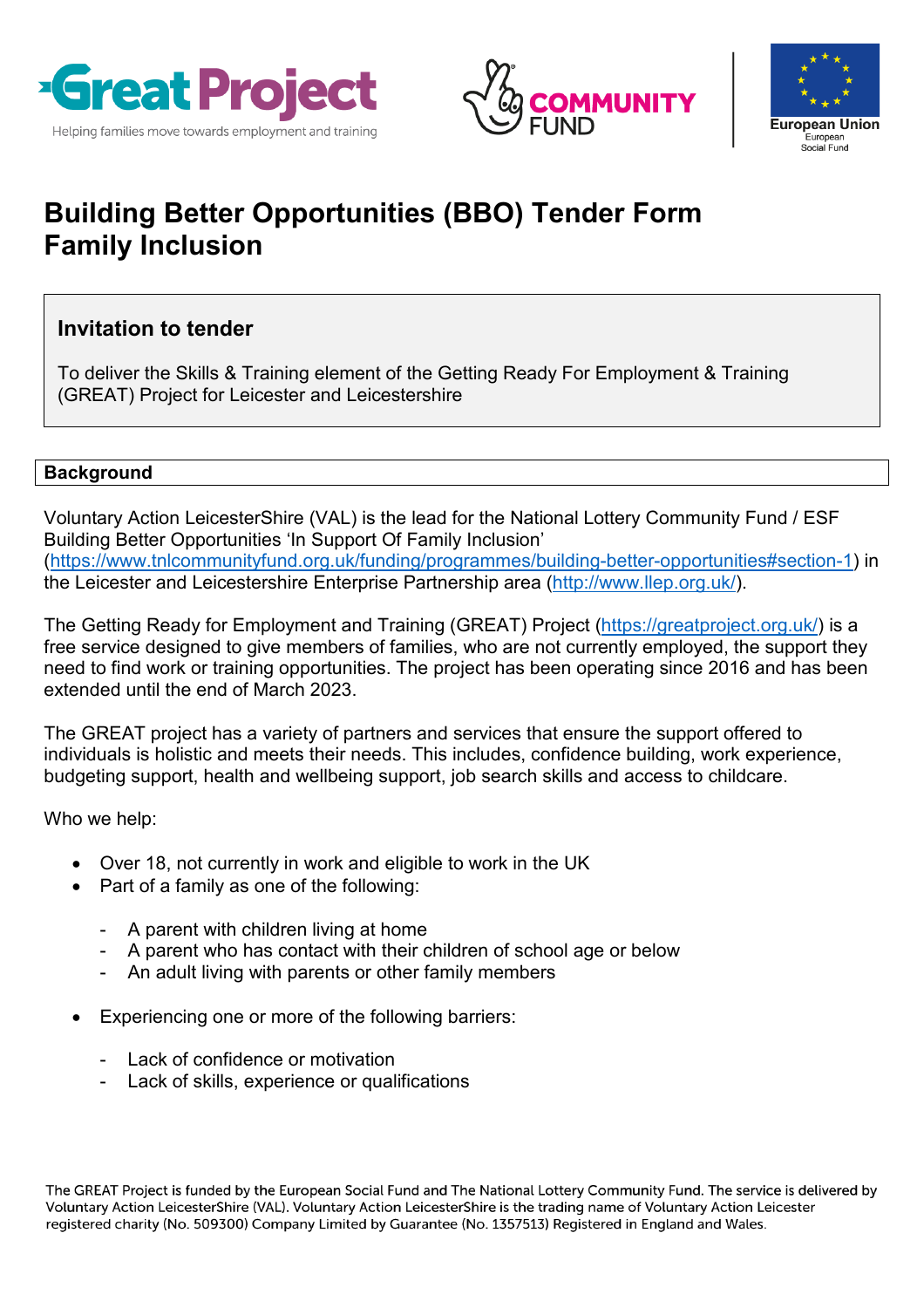





- Disabilities and health conditions
- Mental health or anxiety
- Lack of job skills
- Language barriers
- Lack of access to child care
- Worried about the effect on benefits if starting work
- Lack of opportunities
- Time pressures at home
- Other family members
- Transport of cost of transport

#### **Aim of Tender**

The aim of this tender process is to select a Delivery Partner to join VAL's GREAT partnership to work alongside the existing Delivery Partners; Business in The Community and Optima UK, working across Leicester and Leicestershire from the **25th July 2022 to 31st March 2023** to deliver the **Skills & Training Provision** over an **8 month period.**

#### **Tender Specification/Service Requirements**

The Skills & Training Provision will offer project participants the opportunity to address a lack of skills through the delivery of workshops, courses and training sessions which will support the participant's long term skill development and enable them to transition to more structured training opportunities with the possibility of leading to formal qualification attainment.

The successful provider would enable project participants the opportunity to gain new skills by engaging in workshops, courses and training opportunities during their time on the project. Following this, some participants would then exit the project, remaining with the provider, to access more structured and formal courses with the potential to gain a qualification or certificate that will enable them better access to employment opportunities.

With a National and Local focus on Employment Skills gaps, the successful provider will have a finger on the pulse of local trends and gaps in order to devise programmes aimed at meeting those needs and the needs of our participants, therefore ensuring that GREAT Project participants have the requirements to meet employer needs and positioning them in good standing to be successful at application and interview.

This provision will be open to all GREAT Project participants but will be aimed at those entering the project with a limited education and those that identify a lack of skills and qualifications as a barrier to seeking and securing employment.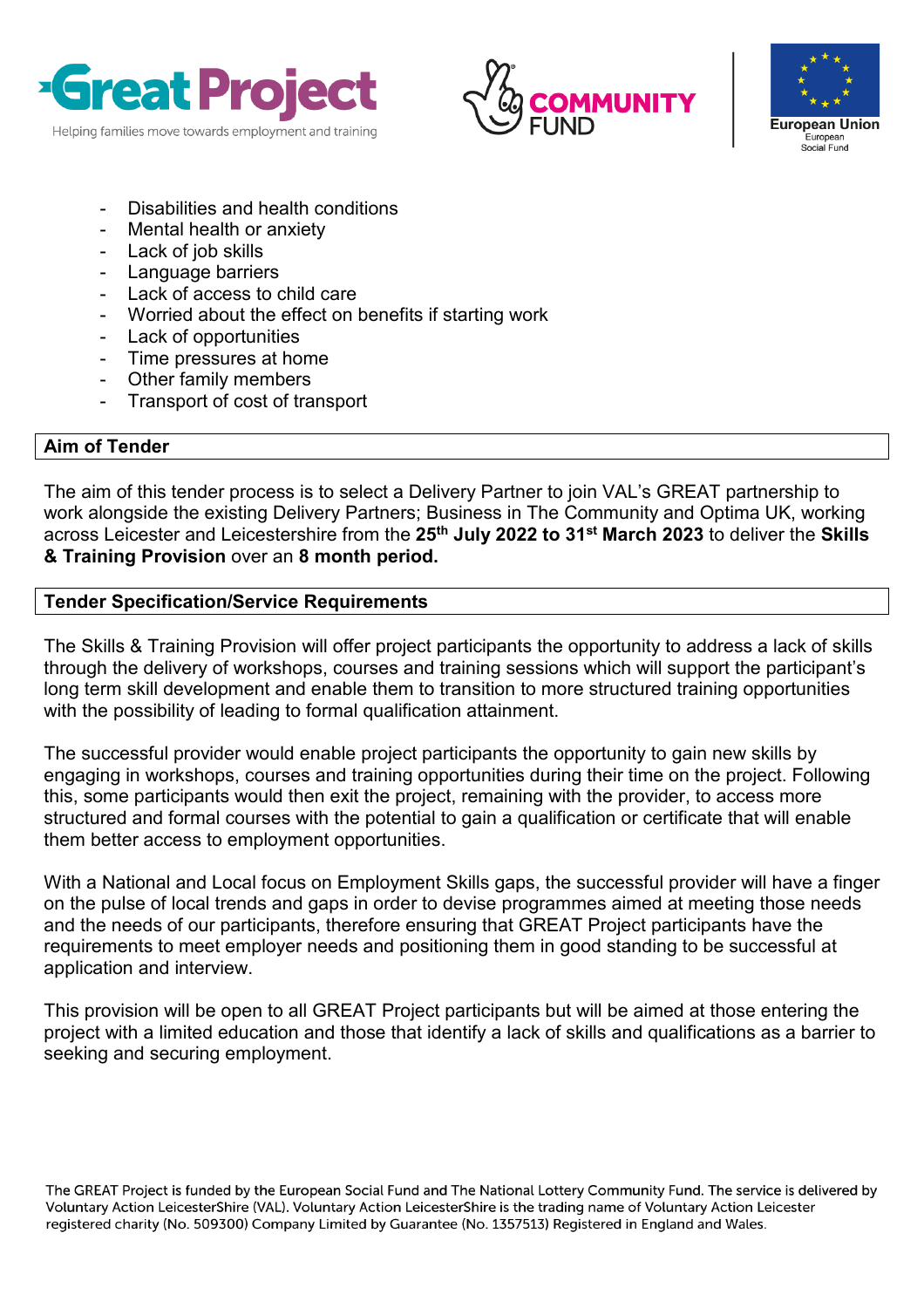





The activities have to be designed to appeal to all participants, therefore we are seeking a provider that can offer a variety of courses to participants that allow those with varying needs/interests to be able to access a course that challenges, inspires and motivates them to progress onto more formal or structured education systems that addresses their lack of skills and qualifications. But in addition to this, to support the local employer skills gaps by addressing the local challenges by working closely with employers and keeping up to date with local trends and data.

The availability of this provision would enable participants to engage in topics that they may have not previously felt confident to access, but through support from the project are able to find a direction that suits their needs and abilities and pushes them to develop this further.

Participants that engage and complete a workshop or course are then supported by the provider to apply for and engage in more formal, structured learning, at which point they would exit the project onto that training course, or longer term apprenticeship option, having had all other needs met by the project, ensuring that they are on a pathway to meeting their employment goals.

## **The provision will aim to directly impact upon:**

- Participants' personal development and improvements of their skills and qualifications.
- The tools and motivation to help participants to achieve their aspirations and longer term goals, setting them up for the future. This provision will provide them with the support they need to achieve this.
- Improved confidence, motivation and social skills.
- Their wider family network with participants feeling better able to engage in education services and better able to support their family.
- Essential skills required for the workplace or qualification needed to apply for their ideal job.
- Ensuring that participants gain the skills they need to engage in the world of work or education.

We recognise that many of our participants may have struggled to engage in conventional education systems therefore we aim to procure a provider that is experienced in delivering to disadvantaged groups and can meet the varying needs of our participants.

Due to the complex needs of GREAT Project Participants, ideally the provider will be able to offer participants the flexibility to access online and face to face sessions.

Participants will be referred to the provider by their Employment Support Officer (ESO) through identification of need at the initial assessment stage.

Some illustrative examples of the type of opportunities that our participants would benefit from and which the successful provider may be able to offer include;

Self-employment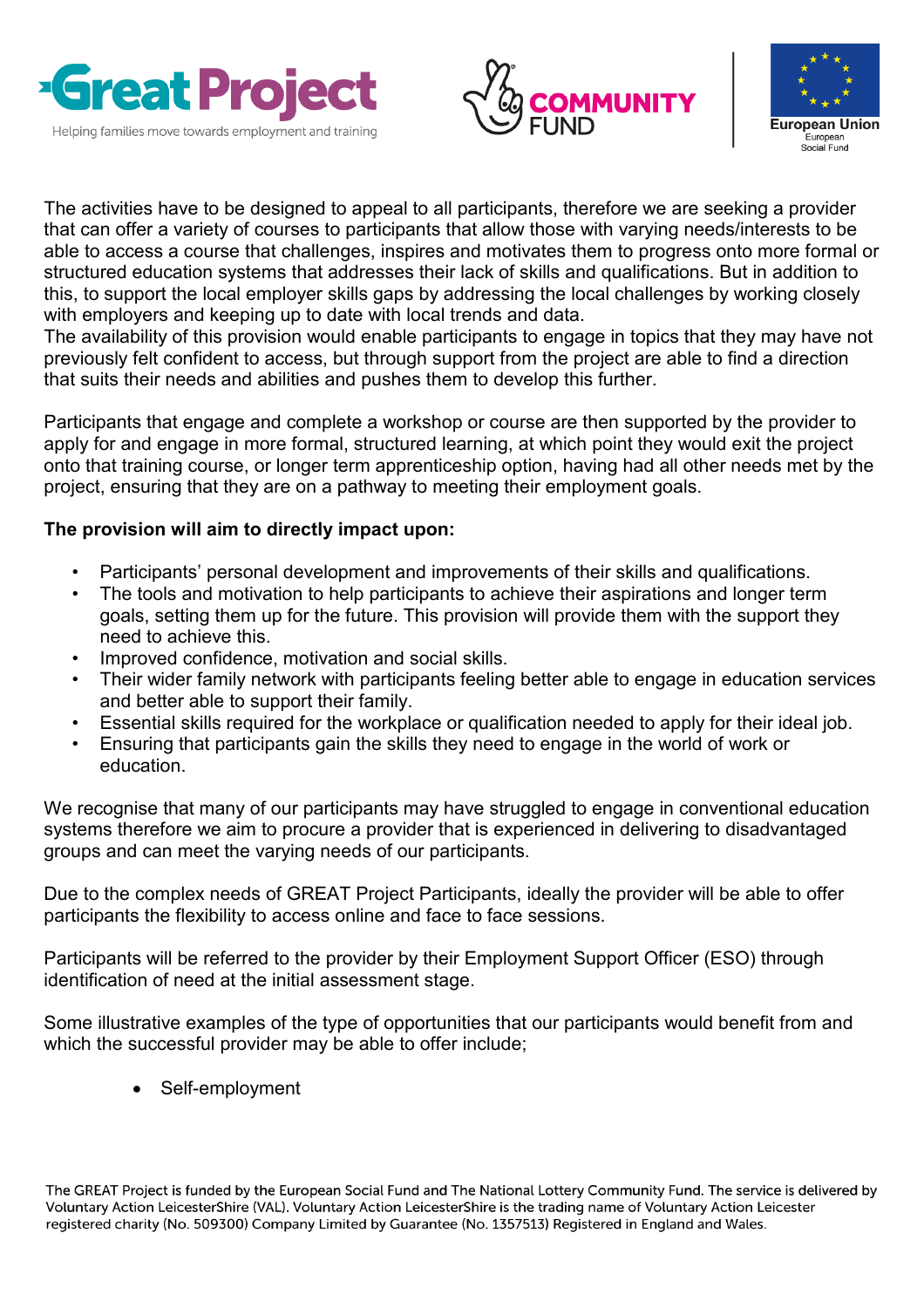





- ESOL
- Digital Skills
- Basic English & Maths
- Food hygiene
- Health & Safety
- Working in schools/with children
- Customer Service
- Health & Social Care

This is not an exhaustive list but gives an insight into the type of skills development that our participants often require and we would welcome bids that offer other provisions based on experience and insight that would be beneficial to the Great Project participants.

## **Targets expectations:**

The service needs to engage with a minimum of **63** eligible project participants in activities to improve their work readiness. With a minimum of **15** participants moving into training on exit from the project as a direct result of engaging with the service.

The demand for this provision could be higher based on participant needs and based on the impact COVID-19 will have had on the type of participants referred to the project needing to reskill. Existing participants may access a number of activities across a number of quarters.

In addition to contributing towards our training outcomes, we anticipate that as a direct result of engaging with the provider that participants will identify upon leaving the project that they have improved their skills development, motivation and confidence.

Support will be offered to the successful provider through VAL's internal GREAT staff team who will be responsible for managing the participant's journey, exit and outcomes.

## **The Delivery Partner must be able to:**

- Ensure that it meets the needs of project participants, supporting them to take appropriate steps towards employment and training. This support will need to be accessible to all participants.
- Work closely with the Project Team Manager to agree on the format and frequency of delivery.
- Be flexible in the delivery in response to any working safely with Covid Government Guidance applicable at the time, which includes remote or face to face support.
- Provide their own venue to deliver sessions where possible but also be flexible to be able to deliver across Leicester & Leicestershire.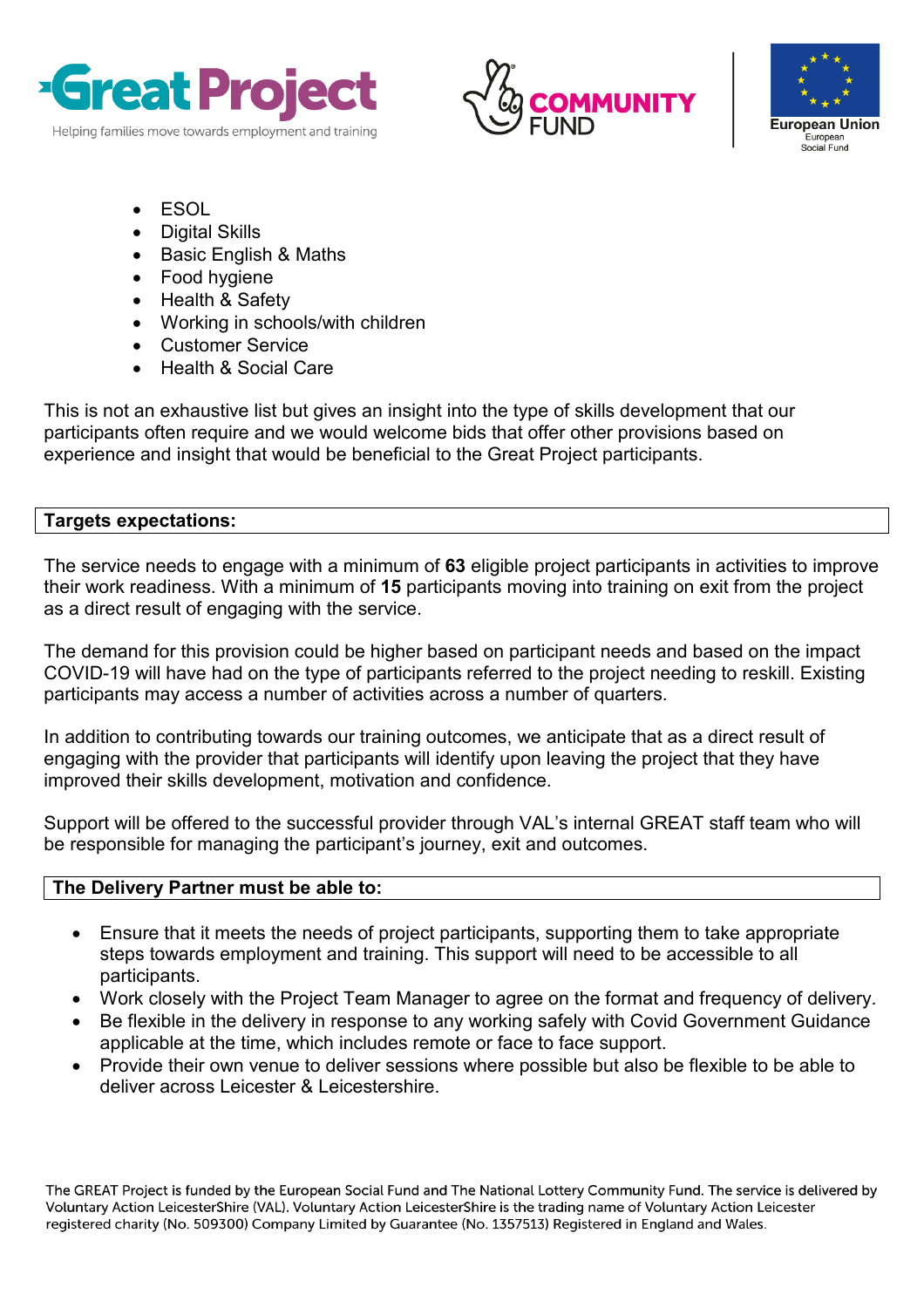





- Demonstrate the ability & skills to be able to offer flexible courses and potentially develop new courses based on project participants needs.
- Employ and train the necessary staff to run the programme.
- Provide all equipment and resources required to deliver the courses.
- Deliver within BBO guidelines.
- Meet the needs of the service and follow the requirements set out in the Partnership Agreement and Service Delivery Agreement.
- Have procedures and policies in place for:
	- Recruitment of staff
	- Equality and diversity
	- Safeguarding and protecting vulnerable adults
	- GDPR and information security
	- Public liability insurance
- Work with GREAT Staff and GREAT Delivery Partners and providers.

## **Please note the successful bidder will be asked to provide copies of the above policies alongside two references for the delivery of this provision.**

A desirable but not essential feature would be that the provider has access to refer eligible participants to the project that would benefit from the projects support, in particular male participants as this is an area in which we are undersubscribed.

## **The Delivery Partner must be able to demonstrate:**

- Experience of working with, and an understanding of the target groups.
- The competencies required to engage hard to reach individuals.
- An understanding of the needs of economically inactive and unemployed adults in Leicester and Leicestershire.
- Experience, expertise and innovative approach to delivering skills and training development.
- Experience of working within a multi-agency partnership to achieve shared results and outcomes
- A detailed outline of how the courses will contribute to enhancing project participants skills development
- Track record of achieving entry to employment, education or training.

## **Selection and award criteria**

Responses for each lot will be scored against fixed selection and award criteria.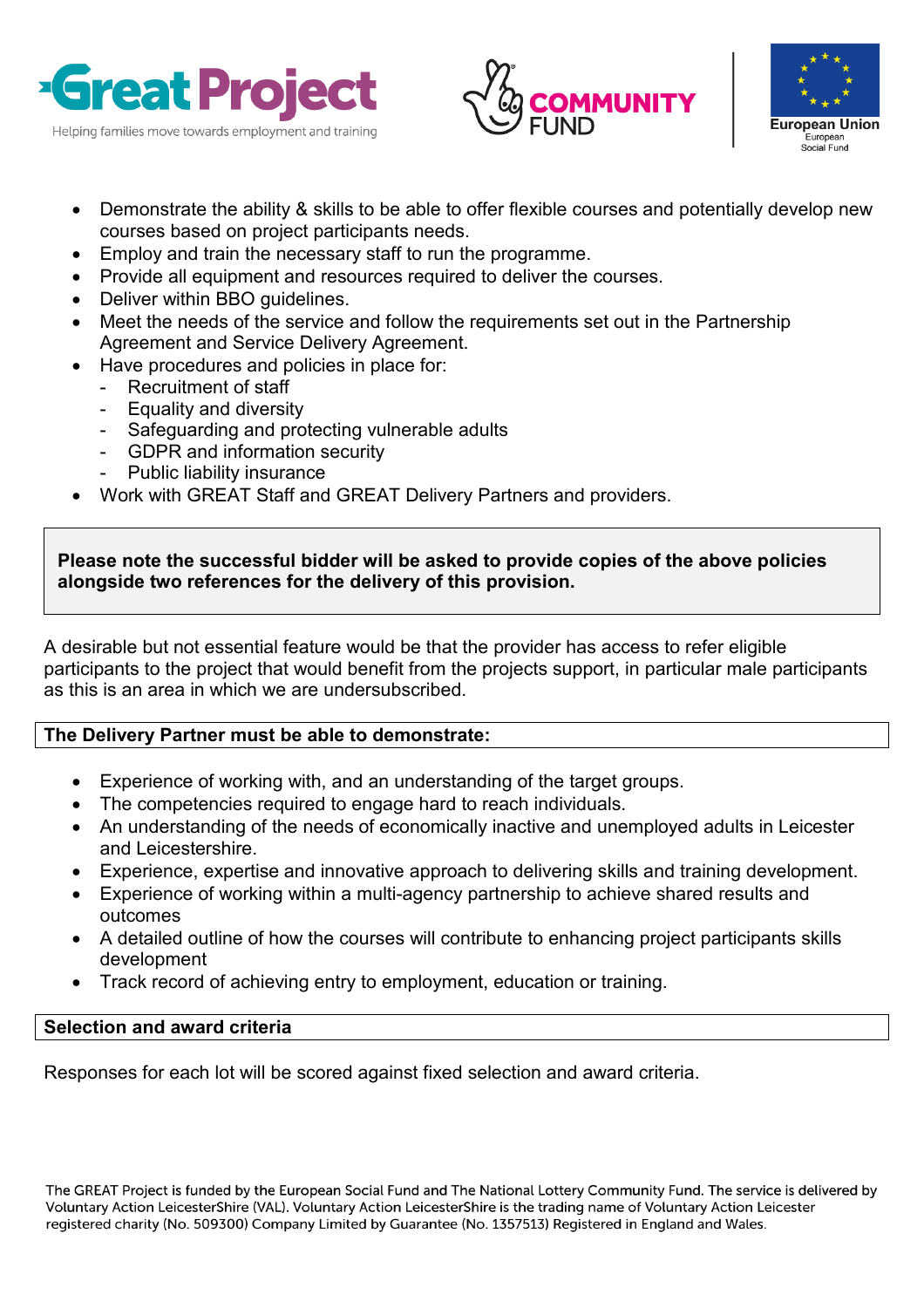





The following selection criteria will be used:

- Organisational capacity
- Economic and financial standing
- Prior experience of service delivery

The following award criteria; will be used to score tenders that satisfy the selection criteria:

- Track record 40%
- Approach to provision 30%
- Skills and experience 20%
- Value for money 10%

Tenders that do not satisfy the above selection criteria will be de-selected from the procurement process.

The highest scoring application will be the winning tender. Only information supplied by the tenders in response to the questions will be taken into account during the scoring process.

Please note that additional information may be requested as part of our due diligence process.

## **Assessment process**

We are seeking tenders that will be judged on their suitability through the completion of the application form, which will be assessed by a selection panel made up of core VAL management staff.

Answers will be scored as follows:

- o 0 (non-compliant): no response or unacceptable response.
- o 1 (poor): response is weak, does not meet expectations regarding all requirements.
- o 2 (acceptable): response meets expectations regarding all requirements.
- o 3 (good): response meets all requirements, slightly exceeds expectations regarding some or all requirements.
- $\circ$  4 (excellent): response is outstanding, meets all requirements, and clearly exceeds expectations regarding some or all requirements.

Each scored question in section two of the application will have a multiplier, which will determine the score. E.g. Question 1 holds a weighting of 6, therefore the maximum score is 24 (6 x4). The maximum overall tender score is 72.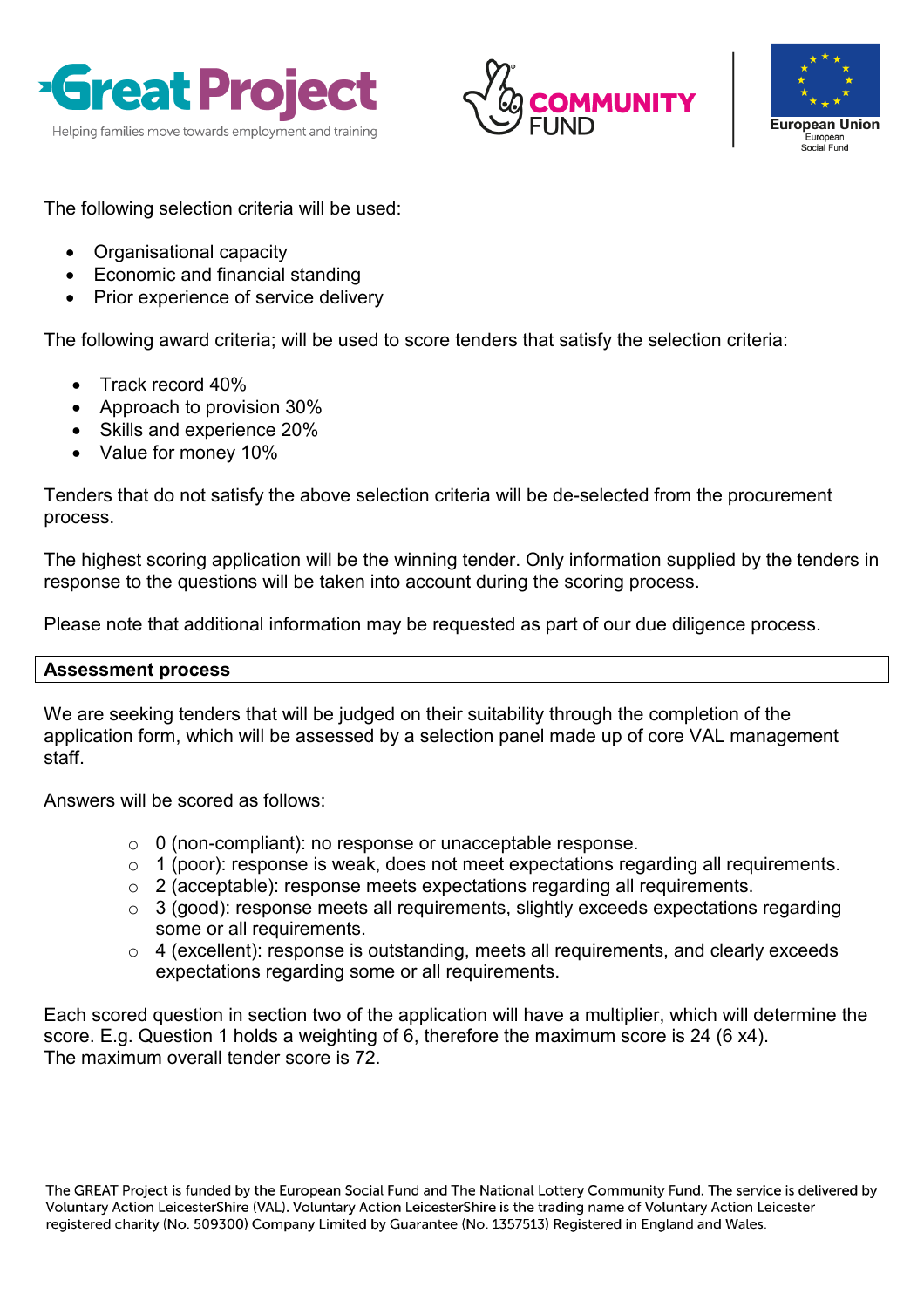





Any tender application which is late will not be considered. Where word limits are exceeded applications will be marked down.

## **Funding and deliverables**

Funding is paid on an actual, eligible costs basis i.e. the provider will be paid for the actual costs incurred in their delivery of the project.

There are two types of costs the provider will incur:

- Direct costs: costs directly related to a project activity, such as staff salaries. These costs are usually incurred on an item-by-item basis.
- Indirect costs: costs that cannot be connected directly to a specific project activity, such as IT support/rent etc

We will pay anticipated direct costs quarterly in advance. During each quarter, the provider will:

- Track the direct costs incurred using a payment schedule
- Report their direct costs expenditure using the financial monitoring spreadsheet
- Keep evidence of all direct costs expenditure. We will explain the forms of evidence that need to be retained. The provider must be able to provide this evidence on request, otherwise the expenditure will be classed as ineligible and we will recover the funding.

We will readjust the provider's next quarterly anticipated costs payments based on their last quarter's expenditure.

We will pay indirect costs calculated as 15% of actual direct staff costs. No evidence is required

The maximum funding (inclusive of VAT where applicable) that can be claimed through these contract lots is up to **£66,000** over an 8 month period from the 25th July 2022 to the 31st March 2023.

VAL reserves the right to procure from multiple providers for this provision and reserves the right not to award.

## **Timescales**

- Call open on  $11<sup>th</sup>$  May 2022, 12:00pm noon
- **Submission deadline** 1<sup>st</sup> June 2022, 12:00pm noon
- Delivery Partner chosen and all applicants informed:  $8<sup>th</sup>$  June 2022
- Standstill Period ends: 19<sup>th</sup> June 2022
- Beginning of contract delivery: 25<sup>th</sup> July 2022
- End of contract delivery: 31<sup>st</sup> March 2023